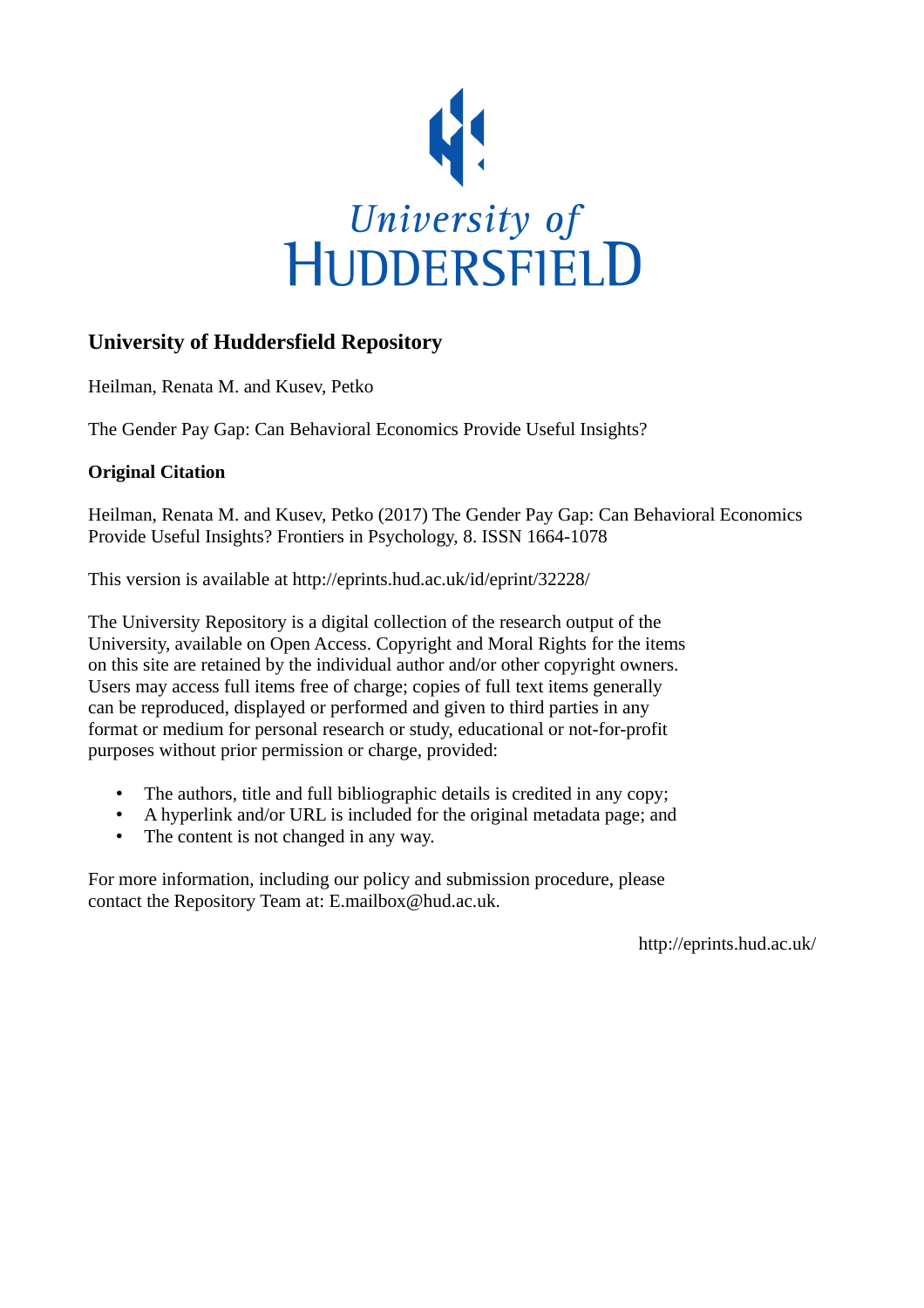



# [The Gender Pay Gap: Can Behavioral](http://journal.frontiersin.org/article/10.3389/fpsyg.2017.00095/full) Economics Provide Useful Insights?

[Renata M. Heilman](http://loop.frontiersin.org/people/100525/overview)<sup>1\*</sup> and [Petko Kusev](http://loop.frontiersin.org/people/30267/overview)<sup>2</sup>

<sup>1</sup> Department of Psychology, Babeş-Bolyai University, Cluj-Napoca, Romania, <sup>2</sup> Department of Psychology, Kingston *University London, London, UK*

Keywords: gender pay gap, behavioral economics, economic games, ultimatum game, gender differences

## A SHORT INTRODUCTION IN BEHAVIORAL ECONOMICS

People are faced with numerous decisions every day. Whether we must choose our outfit for the day, which cell phone brand to buy, what college to attend, to buy a car or house insurance, or even when or to whom to get married, decisions are a permanent presence in our daily activities. Behavioral economics is a multi-disciplinary field of study investigating how people make judgments and decisions [\(Camerer and Loewenstein, 2004;](#page-3-0) [Heilman, 2014\)](#page-3-1). Even though, from a historic point of view, behavioral economics is considered to be a relatively young field of research, the large number of studies that were undertaken and their theoretical and practical implications have made the field of behavioral economics increasingly visible among scholars. More importantly, they have also facilitated contexts to transform behavioral results into social policy programs. Starting in 2010, the UK government launched the Behavioral Insights Team, also known as The Nudge Unit, which was then followed by the Social and Behavioral Sciences Team (SBST), established by the Obama administration in 2014. Both teams aim to apply behavioral sciences, including behavioral economics, in governmental programs in order to increase people's quality of life at lower costs. The efforts of the Nudge Unit and the SBST or other agencies and individual researchers who are trying to improve people's overall quality of life should be supported by the research community through relevant scientific projects and by constantly finding new ways to capitalize research derived knowledge for the general use of a community.

## THE ULTIMATUM GAME

A large proportion of behavioral economics studies rely on various economic games, which have the advantage to depict a decisional situation in a simplified form. The Ultimatum Game (UG, [Güth et al., 1982\)](#page-3-2) is a decision-making task that illustrates a negotiation scenario. The standard UG involves two players. The first player, also known as the proposer, has the task of dividing a certain amount of money with a second player, called the responder. The responder can choose to accept or reject the received offer. Should the responder accept the offer, the money is divided between the two players per the proposer's offer. However, if the responder decides to reject the offer, then neither player gets any money. Most frequently, when participating in an UG task, both players are informed regarding the rules of the game, the amount of money that is to be shared and the consequences of their possible actions [\(Güth and Kocher, 2014\)](#page-3-3). Based on two economic assumptions, namely participants' rationality and their interest in maximizing their gain (Camerer and Fehr, [2006\)](#page-3-4), the normative solution for the UG would be for the proposer to send the minimum possible amount to the responder. For the responder, it would be expected to accept any non-zero amount. Nevertheless, both players behave in a significantly different manner compared to the normative behavior. More specifically, it was found that most proposers offer a larger proportion of the pie to share, approximately 50% of the total amount. Also, responders' behavior deviates from normative expectations because lower offers, of 20% or less of the total amount, are rejected by most participants [\(Camerer, 2003\)](#page-3-5).

## **OPEN ACCESS**

#### Edited by:

*Bernhard Hommel, Leiden University, Netherlands*

#### Reviewed by:

*Diana Ivanova Bakalova, Bulgarian Academy of Sciences, Bulgaria*

#### \*Correspondence:

*Renata M. Heilman [renataheilman@psychology.ro](mailto:renataheilman@psychology.ro)*

#### Specialty section:

*This article was submitted to Cognition, a section of the journal Frontiers in Psychology*

Received: *19 December 2016* Accepted: *16 January 2017* Published: *02 February 2017*

#### Citation:

*Heilman RM and Kusev P (2017) The Gender Pay Gap: Can Behavioral Economics Provide Useful Insights? Front. Psychol. 8:95. doi: [10.3389/fpsyg.2017.00095](https://doi.org/10.3389/fpsyg.2017.00095)*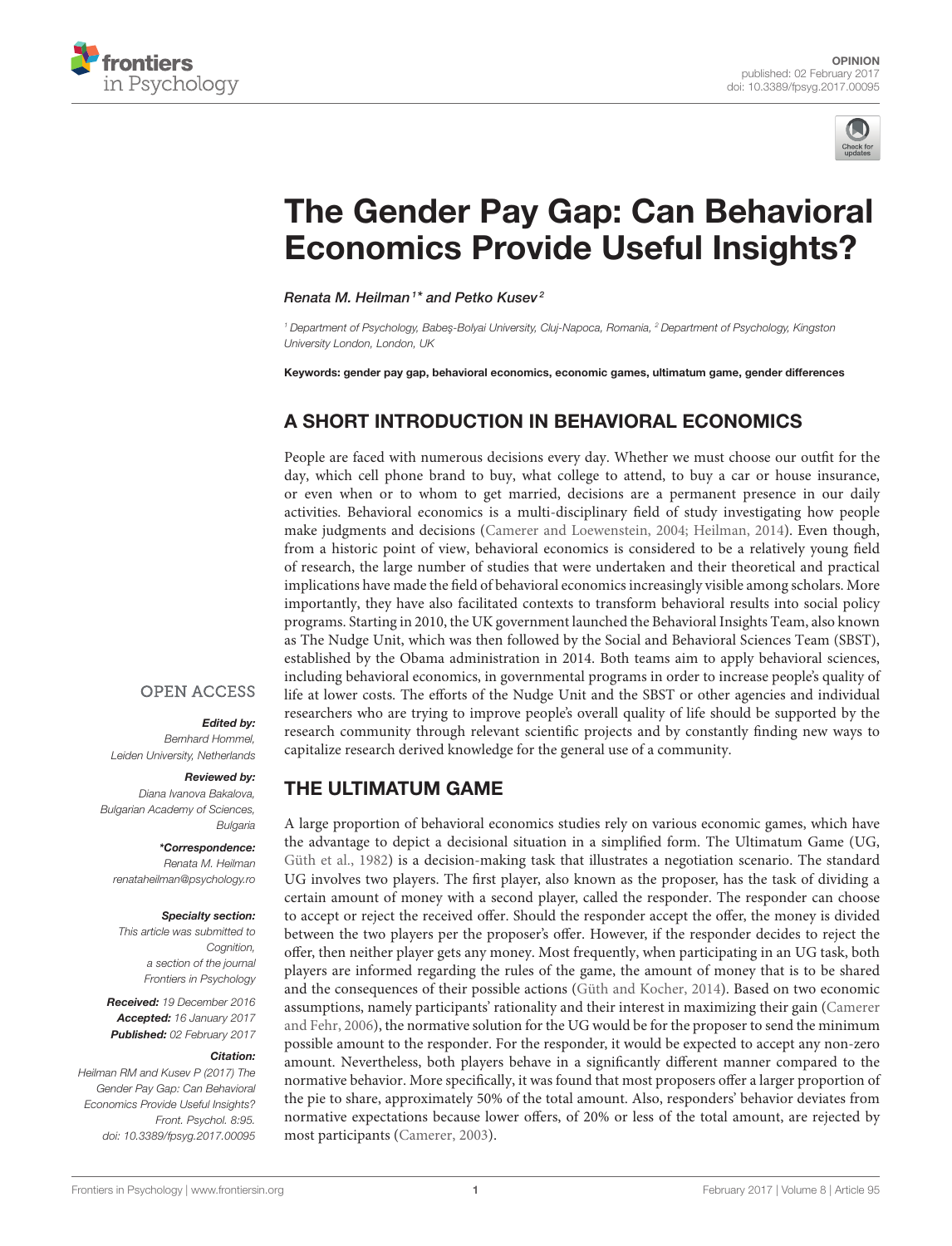The UG triggers two conflicting reasons that could guide players' behavior. On one hand, normative decisional theories would argue that decision-makers are rational and self-interested, motivated to maximize their gain. Although some people, in certain specific situations, behave rational in the UG, most of the times proposers and responders seem to be guided by some other motive than self-maximization. Judgements of fairness and intentions behind the money allocation decisions are frequently invoked [\(Loewenstein et al., 1989\)](#page-3-6). There is converging behavioral and neuroimaging data that indicates that people engage in fairness judgements [\(Brosnan, 2011\)](#page-3-7), due to a concern for reciprocity [\(Rabin, 1993\)](#page-3-8), or inequity aversion [\(Fehr and Schmidt, 1999;](#page-3-9) [Tricomi et al., 2010\)](#page-3-10). Therefore, studies suggest people might have an innate sense of fairness that guides their behavior in social interactions and division of a benefit.

Based on the behavioral results obtained playing the UG, the task has established itself as one of the most powerful tools that highlight the limitations of the normative models of decision-making. Since it was first introduced, the UG has been played in hundreds of experimental studies, with numerous methodological variations [\(Güth and Kocher, 2014\)](#page-3-3).

Many scholars have advanced different theories in their efforts to explain the behavioral pattern in the UG and why the economic normative predictions are violated. Their endeavor opened the possibility to investigate many variables, including methodological modifications, individual differences or even cultural background. A thorough presentation of all these variables is beyond the scope of this paper (for further reading on this topic, see [Güth and Kocher, 2014\)](#page-3-3). However, of particular interest for the research community and directly related to this topic are studies that have associated gender differences (Eckel and Grossman, [2001;](#page-3-11) [Solnick, 2001\)](#page-3-12) with decisions related to how much money to send to the responder or when an offer is accepted or rejected.

In spite of the fact that there are many experimental studies related to the UG and how people allocate resources among them, the game's applicability in more ecological environments is less well-investigated. [Carpenter et al. \(2005\)](#page-3-13) show that there are no significant behavioral differences between UG allocation of college students compared to workers, providing empirical evidence for the external validity of the UG. However, scholars speculate that decision-makers' preferences in the UG might also reflect behavioral differences in real life situations, such as salary negotiations, but direct evidence is missing.

## THE GENDER PAY GAP

There is an increasing number of studies that show the existence of a gender pay gap, providing systematic proof that, on average, men are paid more than women [\(Ge et al., 2015;](#page-3-14) [Joshi et al.,](#page-3-15) [2015;](#page-3-15) [Webber and Canché, 2015\)](#page-3-16). It has been estimated that women are paid 23% less compared to their male colleagues, and the pay gap might be even higher for Afro-Americans or Latino minorities [\(Joshi et al., 2015\)](#page-3-15). Even looking at people pursuing doctoral studies in different domains [\(Webber and Canché, 2015\)](#page-3-16) or people working in the fast-developing field of IT [\(Ge et al.,](#page-3-14) [2015\)](#page-3-14) there is a significant salary difference favoring men. Studies show that some of these differences might be due to the fact that women avoid salary negotiations [\(Eckel et al., 2008;](#page-3-17) Leibbrandt and List, [2014\)](#page-3-18), or to gender related stereotypes [\(Reuben et al.,](#page-3-19) [2014;](#page-3-19) [Fabre et al., 2016\)](#page-3-20).

The decisional situation depicted by the UG could be used to test and investigate the factors that contribute to the fact that women are offered less and accept lower salaries than men, while keeping constant the education and professional training levels, total number of working hours during a week or similar job requirements. In a nutshell, the decision to accept a job for a certain salary is similar to the responder's decision in the UG to accept an offer.

## CAN BEHAVIORAL ECONOMICS PROVIDE USEFUL INSIGHTS AND RESEARCH TOOLS TO REDUCE THE GENDER PAY GAP?

UG studies have looked at gender differences in offers that are made and accepted/rejected. Most studies indicate that women are offered less compared to men and also that women have higher acceptance rates, including for unfair offers (Solnick and Schweitzer, [1999;](#page-3-21) [Eckel and Grossman, 2001;](#page-3-11) [Solnick, 2001;](#page-3-12) Eckel et al., [2008\)](#page-3-17). So far, we can only speculate that UG behavior could be related to real life salary decisions. Future studies should take upon the challenge to directly test if there is an association between the two decisional contexts and to what extent UG results could be informative outside the laboratory setting. If systematic research could prove an association between people's behavior in the UG and real life decisional behavior, such as salary negotiation, scholars could connect the two investigative topics with mutual scientific benefits. That is, individual differences that have been associated with decisions in the UG might be investigated if they could also account for the fact that women are offered lower salaries and they usually accept lower payments than men. Various social policies or organizational practices regarding salary allocations for men and women could profit from this scientific cross-fertilization in order to remedy a current discriminating situation.

Until present date, the field of behavioral economics has produced an impressive number of studies regarding our decision-making. Moreover, behavioral economics is already trying to provide useful data that can create or help implement a large variety of social programs designed to increase quality of life. Building on past success, new studies should be designed to further bridge the gap between theory and practice.

## AUTHOR CONTRIBUTIONS

RMH initiated the opinion article and drafted the manuscript; PK provided feedback and suggestions.

## ACKNOWLEDGMENTS

In writing this paper, RMH was supported by grant GTC-UBB 31794/2016 from Babeş-Bolyai University, Romania.